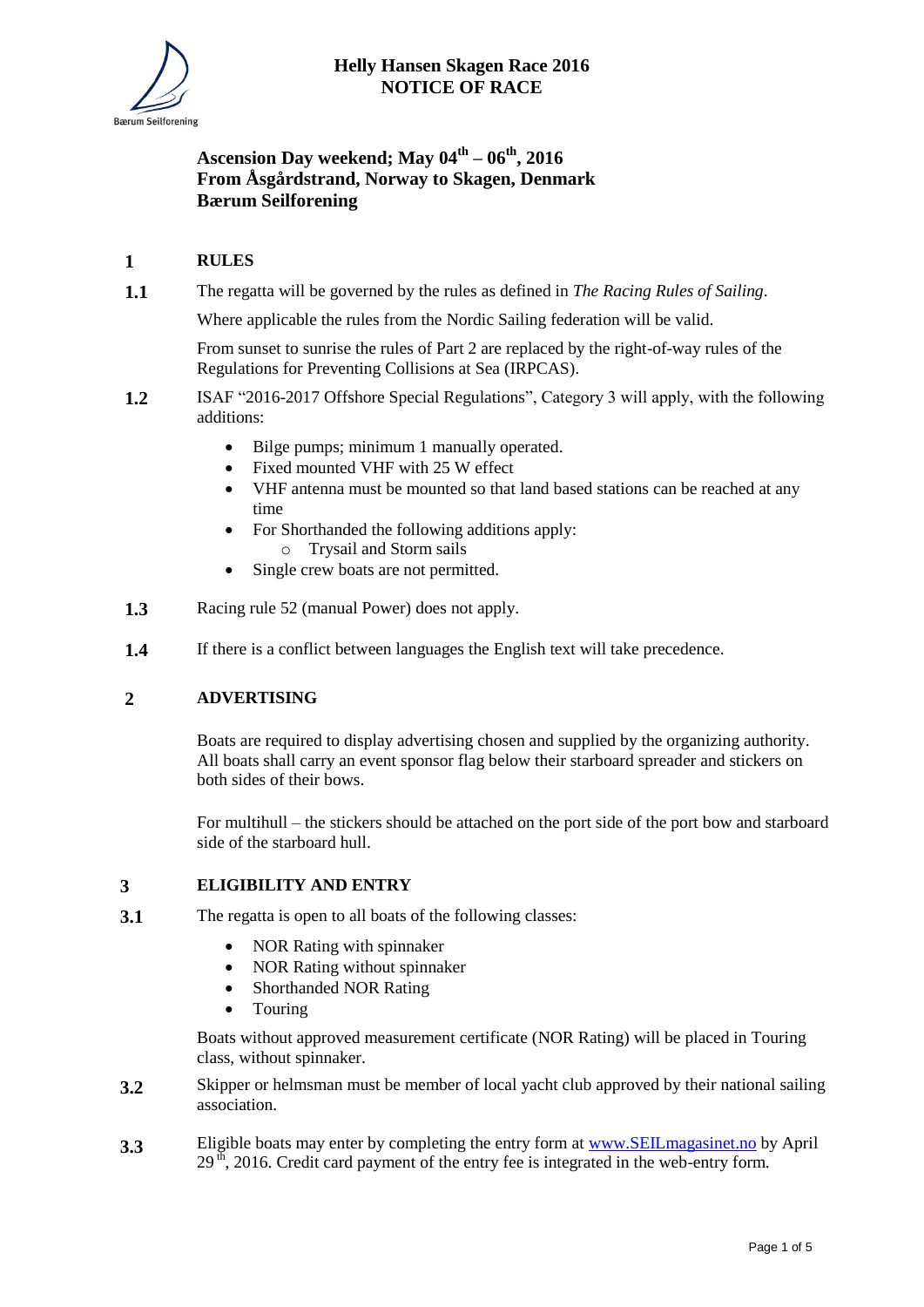

## **Helly Hansen Skagen Race 2016 NOTICE OF RACE**

- **3.4** Late entries will be accepted under the following conditions:
	- Completed registration between April  $30<sup>th</sup>$  and May  $04<sup>th</sup>$ .
	- Late entry fee: Ordinary fee  $+ 500$  NOK.
	- Physical registration is required at race office in Åsgårdstrand.
- **3.5** For the purpose of this event, no changes to measurement certificates will be accepted after May  $04^{\text{th}}$ . 2016.
- **3.6** There is no limitation on the total number of participating boats.

#### **4 FEES**

Required entry fees are as follows:

|                      | Fee             |
|----------------------|-----------------|
| Boats LOA below 12 m | <b>NOK 1850</b> |
| Boats from LOA 12 m  | <b>NOK 2050</b> |
| All multihull        | <b>NOK 2350</b> |

## **5 SCHEDULE**

**5.1** Registration:

| Date                 | Location                                                  | Time        |
|----------------------|-----------------------------------------------------------|-------------|
| May $02^{\text{th}}$ | Sarbuvollen                                               | 18:00-20:00 |
| May $04^{\text{th}}$ | Asgårdstrand (mandatory for late entries)   $16:00-20:00$ |             |

**5.2** Safety inspections and Self Declaration Report:

**Self Declaration Safety Form must be completed, signed and delivered at registration before start.** Safety inspections can be performed before and after the race.

**Self Declaration Race Report shall be delivered in Skagen** no later than 120 minutes after crossing the finish line.

- **5.3** Dates of racing:
	- $\bullet$  Start: May 04<sup>th</sup>
- **5.4** The scheduled time of the warning signal for
	- Shorthand classes: 18:50
	- Other classes: 19.50

Division of classes and scheduled starting times will be posted on [www.SEILmagasinet.no](http://www.seilmagasinet.no/) in due time, no later than Monday May  $02<sup>nd</sup>$ 

#### **6 MEASUREMENTS**

Each boat shall produce a valid measurement certificate except the touring class.

## **7 SAILING INSTRUCTIONS**

The sailing instructions will be available before Registration.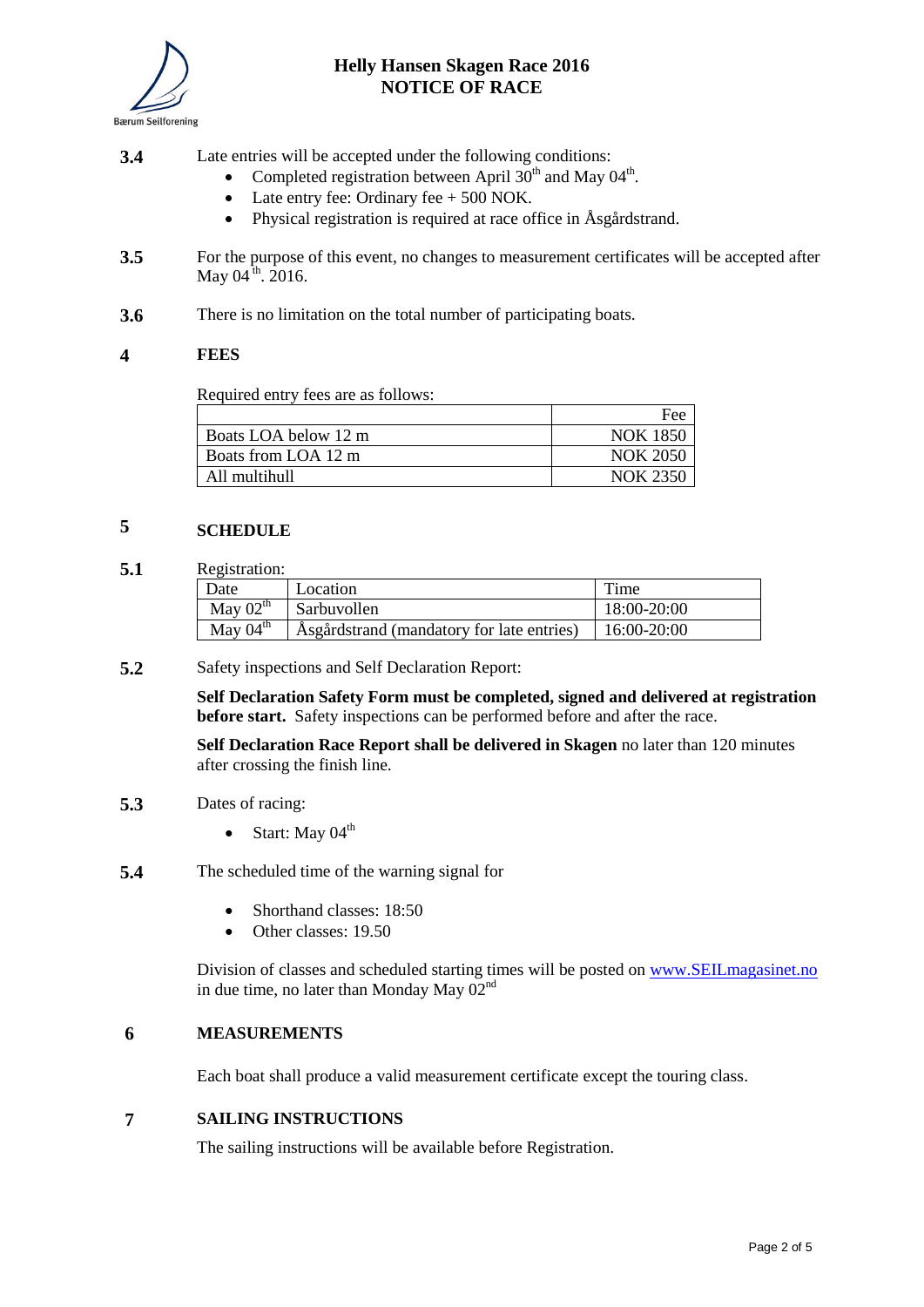

## **8 THE COURSE**

The course to be sailed will be as follows:

- Start from Åsgårdstand
	- 1. Slagentangen floating boy,
	- 2. Skålholmen light house,
	- 3. BrofjordensAngörning,
	- 4. East mark N 57º43,867' / E 10º42,320',
- checkpoint 1, 2, 3 and 4 shall be left on your starboard side
- Finish line outside the breakwater before the entry gate to Skagen harbour

No boats are permitted west of  $E 10^{\circ}25.0$ ' after passing Brofjordens Angörning.

See course diagram in Attachment 1.

The approximate course length will be 110 nm.

## **9 PENALTY SYSTEM**

**9.1** The penalties are as follows:

| <b>OCS</b>                                                                                                        | 3% penalty breaking Rule 29.1  |
|-------------------------------------------------------------------------------------------------------------------|--------------------------------|
| Identification on sails                                                                                           | 5% penalty breaking Rule 77    |
| Use of engine (except as indicated below)                                                                         | 3% penalty                     |
| Reported use of engine for battery charging, without<br>forward trust                                             | No penalty                     |
| Reported use of engine to give way for commercial vessels                                                         | No penalty                     |
| Lack of electrical power to VHF and navigation lights                                                             | DSQ. This changes R.R.App. A.5 |
| Deviation between singed Self Declaration Safety Form<br>and safety inspection reports, before or after the race. | $1 - 3\%$ penalty or DSQ       |
| Too late delivery of Self Declaration Race Report after                                                           | 5% penalty                     |
| finishing<br>No delivery of Self Declaration Race Report                                                          | <b>DNF</b>                     |
| Sailing west of E 10 $\degree$ 25.0' after passing of Brofjordens<br>Angörning                                    | DSQ. This changes R.R.App. A.5 |
| Ignoring docking instructions as defined in pt. 12.                                                               | $1 - 3\%$ penalty or DSQ       |

**9.2** For all classes racing rules 44.1 and 44.2 are changed so that only a one turn penalty, including one tack and one gybe, is required.

#### **10 SCORING**

The scoring system is as follows: Elapsed sailing time for all NOR Rating classes will be multiplied with the boats NOR Rating correction factor to calculate the corrected time for each boat. Elapsed sailing time for Touring class.

#### **11 OFFICIAL BOATS**

Official boats will be marked with Helly Hansen logos.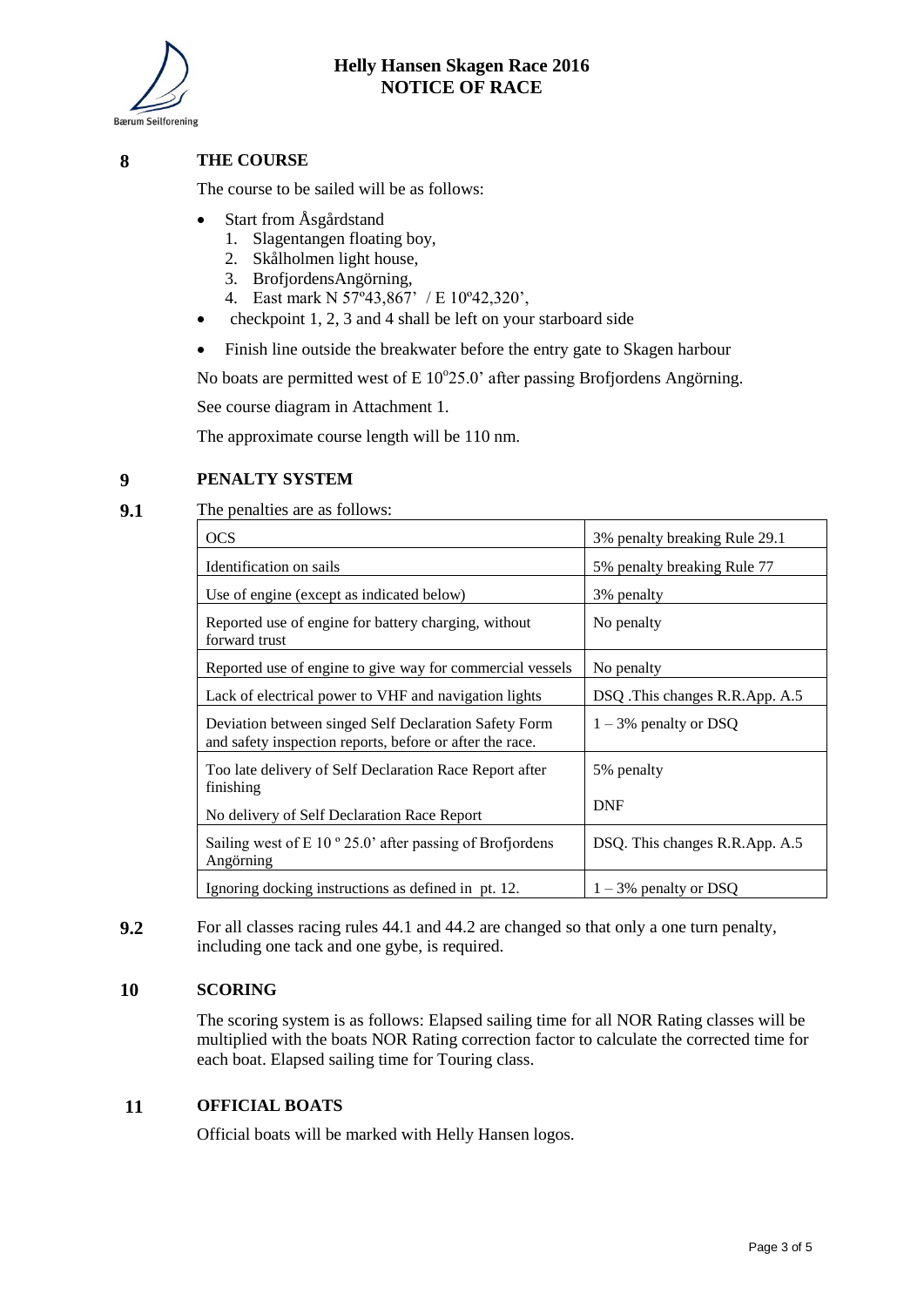

## **12 BERTHING**

In Skagen boats shall dock according to instruction from the Race Committee members or Skagen Harbour Crew. Ignoring such instructions may result in a protest by the Race Committee.

#### **13 PRIZES**

Prize ceremony will take place in Skagen Harbour, "Auktionshallen", Friday May 06<sup>th</sup>, approx. at 16:00.

#### **14 DISCLAIMER OF LIABILITY**

Competitors participate in the regatta entirely at their own risk. See rule 4, Decision to Race. The organizing authority will not accept any liability for material damage or personal injury or death sustained in conjunction with or prior to, during, or after the regatta.

## **15 INSURANCE**

Each participating boat shall be insured with valid third-party liability insurance.

### **16 FURTHER INFORMATION**

For further information please send a mail to [skagen@bseil.no](mailto:skagen@bseil.no) or contact:

| <b>Head of Race Committee</b>      | Anne Næsset<br>Mobile (+47) 91786842                  |
|------------------------------------|-------------------------------------------------------|
| Race officer                       | <b>Christian Gundersen</b><br>Mobile (+47) 920 44 448 |
| Secretary/press/internet           | <b>Christian Gundersen</b><br>Mobile (+47) 920 44 448 |
| <b>Leader of Protest Committee</b> | Jens Villumsen<br>Mobile: (+45) 21 42 19 79           |
| Safety officer                     | Arne K. Hammersland<br>Mobile (+47) 906 68 424        |